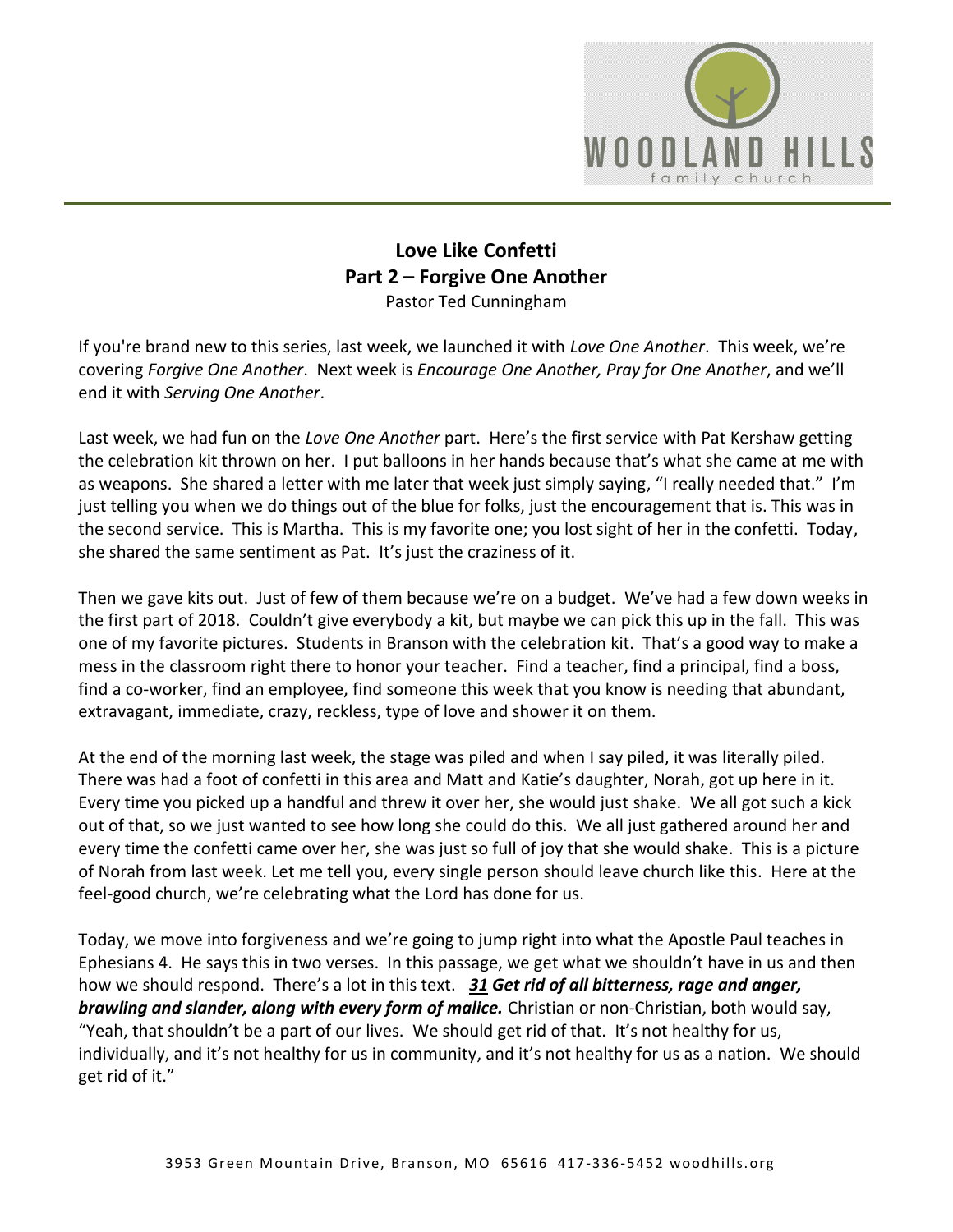*[32](https://www.studylight.org/desk/?q=eph%204:32&t1=en_niv&sr=1) Be kind and compassionate to one another…* That even is a Christians/non-Christian message today. You can go to a pagan artist concert and they're going to tell you to love one another, encourage one another, be kind to one another. I've even heard… I think this is on Pinterest: "Throw kindness around like confetti." So, yeah, we get that, but here's where it's different for you and for me, follower of Jesus. We are to be kind and compassionate. Paul's giving us the answer to how you get rid of all this. You get rid of it by being kind and compassionate to one another, *…forgiving each other…* And I think even the non-Christian would say we should be forgiving one another, but here's where it's different: *…just as in Christ God forgave you.* That is what Paul is driving home in this text and what he's talking about is putting off the old self - the old self being all that leads to bitterness, rage, anger, brawling, slander, and every form of malice – and taking on the new self. And the new self is we have been forgiven by God, through Christ Jesus. And all God's people said… Amen.

I heard a pastor this week… And I respect him, and I totally get the sentiment behind what he said, so this is not to tear down his illustration because I think it can be a good illustration, but I think it needs to go one step further. He said when couples come into his office… They are in conflict, so a couple, a marriage is dealing with bitterness and rage and anger and brawling, (I hope not too much brawling) slander, and every form of malice. It's just a nasty situation. He asks them to start by writing down all of the offenses on a piece of paper. He said… and it's funny and this is so true and I'm going to, with every breath I have left in me, argue that there is a difference between men and women in almost every way. Male and female, he created them.

He said men will usually take the paper, write down a couple of things and then be done. He said the women will take the paper and start writing, complete one page, and start another. He said it's true every time. He said when they go through this illustration, at the end, once they've written up all of their offenses, he asks them to take the paper, crumple it up, and follow him. They all get up from his office and they go to the bathroom. They go into a stall. I've never been into a stall with another person. I don't know if you can say that, but I can say that. They all three go in and he asks them to throw it in the toilet and then he tells one of them, or asks to see which one will do it, to flush it. I'm sure with the foot. How many of you flush with the foot? We all flush with foot, even at church. I love you and you're a brother in Christ, but I'm flushing with my foot. He said it's interesting when couples are in conflict, they can't even agree on who's going to flush. Finally, they flush it and they go back to the office.

I get the sentiment, but that's not how we are to handle our anger and bitterness. Do you know what we're supposed to do? We are supposed to write down the offense and take it to the cross because He is our source of forgiveness. And knowing we are forgiven by God gives us everything we need to forgive other people and to have relationships that are healthy and have a spirit of forgiveness.

Do you want a home where forgiveness… Where it's like you are allowed make mistakes in the home. We try according to Proverbs, as a dog returns to his vomit, so a fool repeats his folly. We try not to have a home where we repeat the same mistakes over and over again, but we allow mistakes. The only reason we can do that is because we also have a home that's full of forgiveness. We desire that.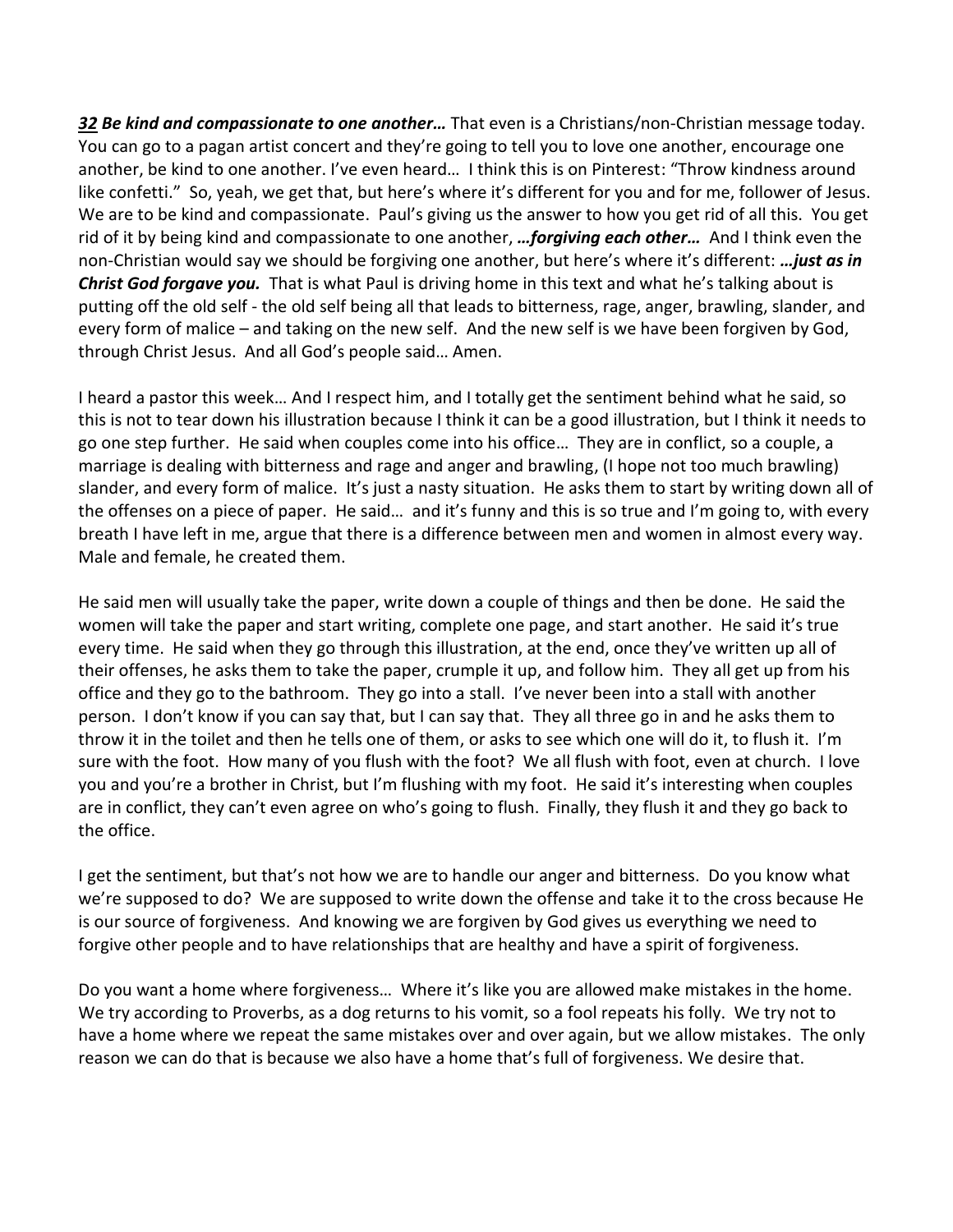But, it not about just taking the offense somebody gives you and throwing it away. The problem is we throw it away and then we go looking for it. But, when you take it to the cross, you know where it is. As in Christ God forgave you.

So, here's the bottom line of what Paul is trying to share with us. And this is for me personally. **I must forgive as a follower of Jesus, because I've been forgiven.** Show me someone who has a hard time forgiving a parent, a sibling, a grandparent, a spouse, a co-worker, a boss from years and years ago and I'll show you some who has forgotten how much they have been forgiven. You know what we also need to do? We need to sit down and write all of our offenses against the Holy God. We've taken that to the cross because I took that to the cross when I gave my life to Christ.

You see, when you take another person's offense to the cross, now you're seeing this is where it's dealt with. This is different than just telling somebody, "Find the grit, find the strength to not be mad at that person." I can't do that because I can't create this stuff. I can't manufacture it. I think that's the problem today. "Get rid of all the rage and all the brawling and the slander and the malice." I can't just get ride of that. I've got to do something with it. And, follower of Jesus, rest in peace because we know where we take it. We've been forgiven. I need to forgive because I've been forgiven.

**My inability to forgive someone is a source problem, not a people problem.** We said the exact same thing last week about love. It's a source problem; it's not a people problem. I have an issue with you and if you've asked for my forgiveness and I can't give it to you then you're not the issue. I've got to go to the true and only source.

**I need to forgive and be forgiven**. So, there are two sides to this. We're not just talking about the one who needs to forgive someone's offense towards them, but we are also talking about how you've got to go to someone and seek forgiveness. Don't listen to this message just one way, thinking about all the people that have offended you. Maybe another good activity out of this morning is for you to spend some time thinking about all the people you've offended. Then we can live in reconciled relationships, knowing that we have been forgiven by God, through Christ Jesus.

Before we jump into what Jesus is going to give us in Matthew 18 and Matthew 5, which are very practical, clear steps that we can take to live in reconciled relationships, let's look at some roadblocks to forgiveness. I think all of us have dealt with this. If you're married, you've seen all of these roadblocks. If you want a good marriage… I think it was Ruth Bell Graham that said, "A good marriage only exists when you have two good forgivers." When you have two people that are good at forgiving, you're going to have a good marriage because we all know how to offend. We all know how to go at each other.

So here are five roadblocks to forgiveness:

**1. Prioritizing an issue over the relationship**. It's when you want to be right and prove your spouse wrong. It's when you want to be right and prove your co-worker wrong. It's when you want to be right and prove your parent wrong. So, you gather together, and you live above the line in communication, and you're just sharing opinions, just throwing your opinions around rather than saying, "You matter to me. Being in relationship with you is so important."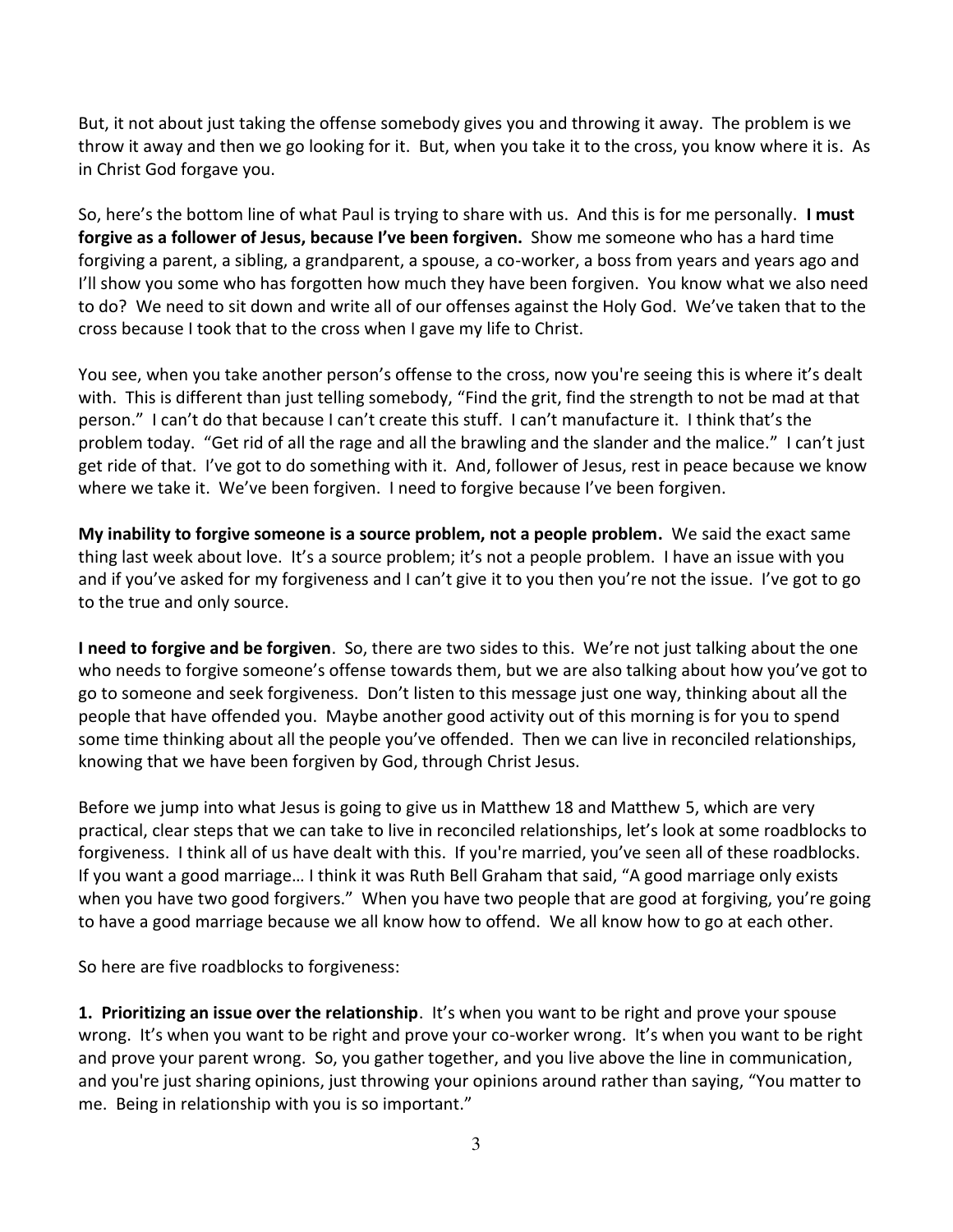It's why in 2 Corinthians 8, the Apostle Paul says we can have conflict over meat sacrifices to idols and whether or not that meat gets sold in the market place. And if I buy meat from the market place, I may have bought meat that was sacrificed to an idol. Some Christians said, "You don't eat any meat from there because that could have happened."

Paul gives his opinion. He says it's not what goes into us that makes us unclean; it's what comes out of us. He says, "I'm not going to sit around and fight you over this. I'm not going to debate you over this." If you read 1 Corinthians 8, he says "You mean too much to me. You matter to me, so I want to be in relationship with you."

It's why this week I just haven't engaged a lot in gun control conversation among Christians. That's because you matter more to me. I'm not going to sit around with fundamentalist and debate wine. I've learned that I can do it, but I'm just not going to. I want to tell them they matter more than that issue. We do this in relationships. We dig our heels in on the issue and we forget the value and the priority of the relationship.

**2. Stubbornness**. This is simply pride. "I know I'm supposed to forgive you; I just need you to hurt a little bit longer." "I know we aren't in a good place in our relationship, but I've been miserable for the past couple of months because of what happened and if I forgive you, that will end. I've been so miserable, and I don't think you've been miserable enough, so let's go another month with this." That's pride and stubbornness.

**3. Fear of condoning the offense**. "I don't want to forgive you because I fear I'll condone the offense. If I forgive you, you might think what you did wasn't that big of a deal and what you did was a big, big deal." So, we say, "I'm going to hold the forgiveness until you can clearly and articulately give me the exact reason why I'm hurt and what you said and how you'll never do that again. When I hear all of that and I believe it, then I'll forgive it. But, I need you to know the weight of what you did. It will just minimize it if I forgive you right now."

**4. Compounding anger**. For years, in our marriage, we had something called the Quarterly Marriage Realignment. What happened was we allowed offenses to build up. We didn't put it on a calendar; that's just how it worked. We allowed offenses to build up for three months. We didn't deal with things. I'm what you might call a flight guy. I like to get out of the room. I feel like if we don't talk about it, it will eventually go away. Not true. If you notice compounding anger… something so trivial then sets you off. If you're the type of person that goes off on someone and that person's like, "Wow, what I just said? Both of us could probably agree wasn't that big of a deal," but you're making it a huge because you've added that thing to what's happened the last three months. You've just brought it all together, piled it all on, and now there's an explosion. You spew it out.

**5. Blindspots**. "I'm not going to forgive you because I have blindspots of my own." Here's what we know about forgiveness. I need to forgive you because at some point, I'm going to need to ask you to forgive me. The person who withholds forgiveness in a relationship is one who believes "I've got it all together; I would never do this." And it's why we make bad Judges.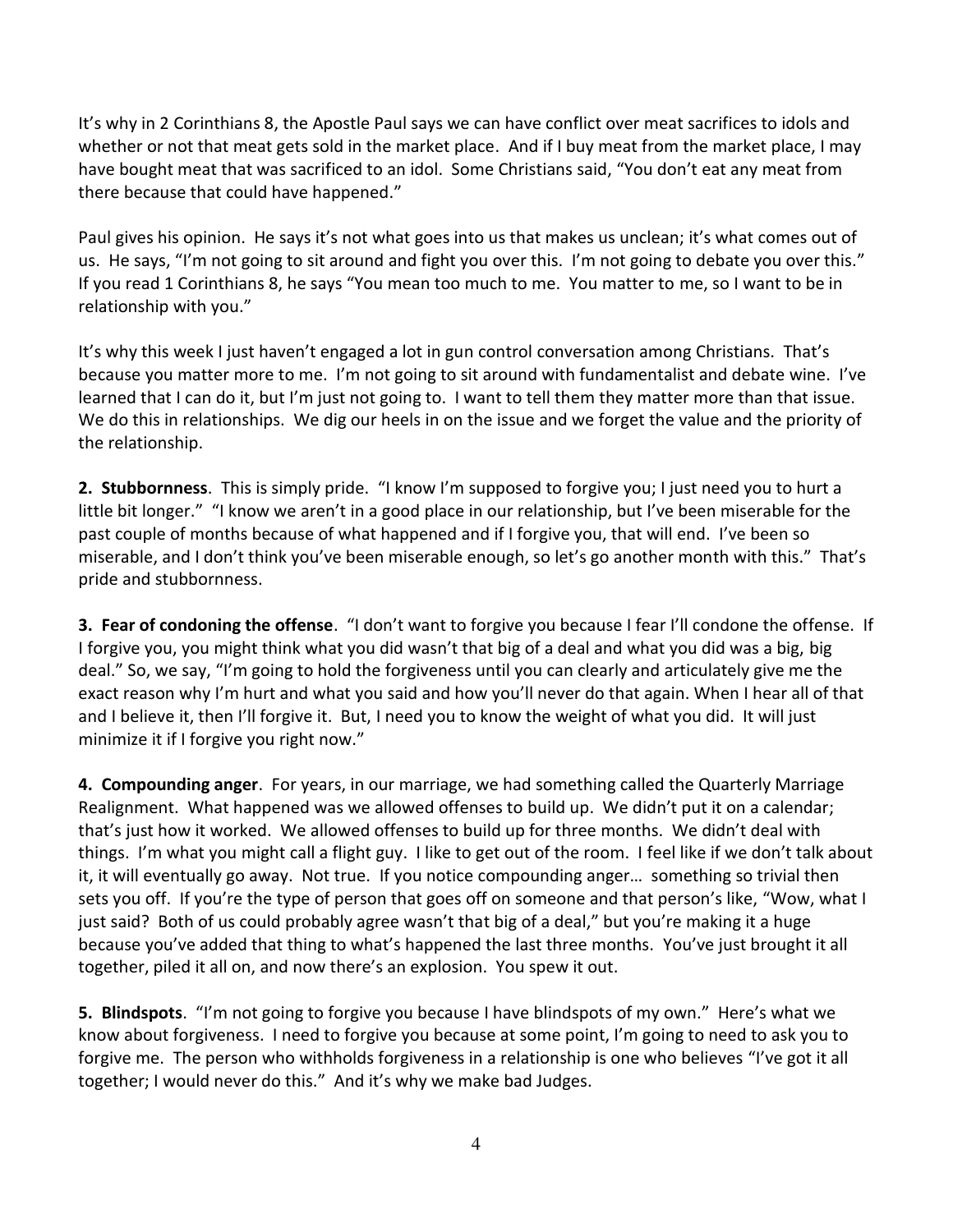It's because whatever I'm holding against you, one day, you could hold it against me. I'm going to lead out right now and take the first step and this relationship is going to be reconciled.

Paul says this in Colossians: *[13](https://www.studylight.org/desk/?q=col%203:13&t1=en_niv&sr=1) Bear with each other…* I love that because that's what we do as Christians; we bear with each other. We endure relationships. You might think that's not a good relationship, but when someone is going through it, you bear with them. …*and forgive one another if any of you has a grievance against someone. Forgive as the Lord forgave you.* Forgiveness always comes back to the source. Go back to the cross and be reminded of all of your sins that have been forgiven and then weigh the offenses or the grievance against the sin the Father has forgiven you because of his Son Jesus. But, we bear with one another.

Amy and I have this term; we picked it up years ago, probably 20 years ago. I won't tell you what it stands for yet, we just simply say EGR. We'll get out after a meeting or something or even after church some Sundays and we'll get in the car and we'll just sigh and look at each other and go, "EGR." EGR stands for that person who is Extra Grace Required. Do you know someone like that? Some of you right now are looking at the person beside you. You're sitting next to them. If extra grace is required and you continuing to lean in, do you know what you're doing? You're bearing with one another. You're forgiving one another. It's interesting that we don't get the text that just says, "Never again in Christ Jesus shall you have a grievance or an offense against your brother." We get "When you have that, here's what you do in the name of Jesus Christ. Here's how relationships continue in a messy world. Here's how relationships continue with you still in flesh." You remind yourself, when I'm in this mode, that's old self and I put off old self. I put on new self.

There are extra grace required people in here. I'll repeat that. There are extra grace required people at Woodland Hills Family Church. Let me tell you, the Lord has convicted me of this in recent years because when someone would get mad and have an offense or a grievance, young, stupid, inconsiderate Pastor Ted would say, "Don't let the door hit you on the way out." That's not bearing with one another. Do you know what that's called? The old self. People would go at me and I'd be like, "That's fine. There are plenty of churches in this town; go find one." That's old self. New self is "Let me try to listen and understand what's going on." And it can be difficult, it can be challenging.

I have a friend and I don't need to say his name, but David Nasser is the Campus Pastor at Liberty University. I've always been shocked on social media at how he responds to people. He was born and raised in a Muslim family. He came to know the Lord and now God is using him as a prophet, a preacher, and an unbelievable evangelist. He's the Campus Pastor now at Liberty.

I had dinner with him a couple of weeks ago when I was at Liberty. I said, "When people come after you on social media, your response is not only out of the ordinary, but it's overwhelming for me to think about. I need you to help me understand how you do."

At the beginning of every school year with 12,000 to 13,0000 evangelical students gathered in the Vine Center, he puts his mobile number up on the screen and tells them to call or text him if they ever need anything. What? And then they come after him on Twitter saying, "I'm leaving this school. I'm done with this."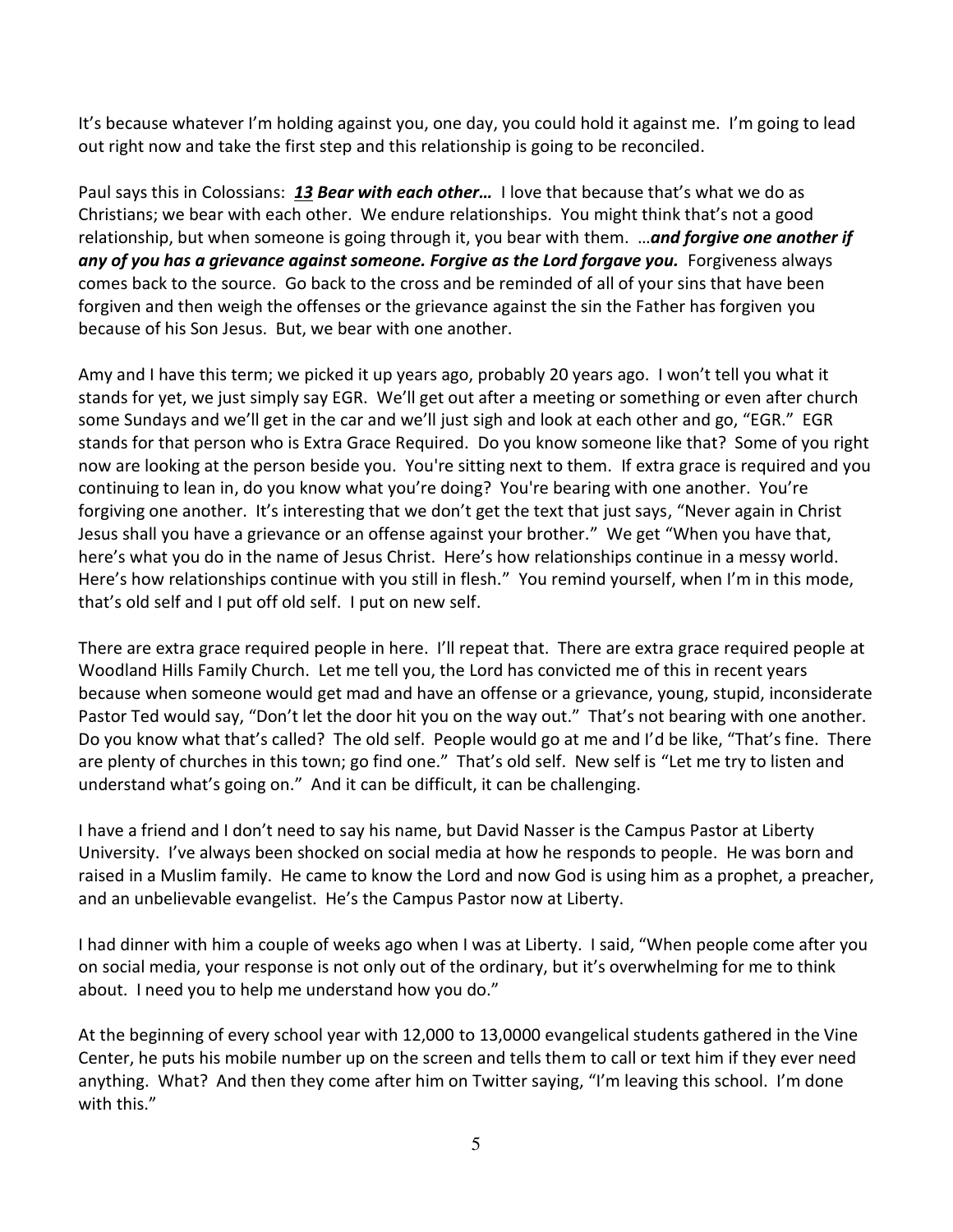They are ripping him, and he responds back with, "Hey, could we get together for coffee? I'd love to hear more about what you're thinking and feeling."

I asked him, "David, how do you do that?" I am quick to the block button, unfriend, get rid of it. But, guess what? That's the old self.

You don't have to show up to every fight. That's true. I do believe that to the core of my being, but I said, "David, you've got to explain to me where that comes from."

He said, "It was a few years ago. The Lord deeply convicted me." He said, "More than you, I was a 'don't let the door hit you on the way out,' and the Lord convicted me of that old self thinking. I had to put on new self to say we're called to bear with one another and to love one another and to forgive one another and to care for one another."

Here's what I love: He says, "I get into a lot of face to face meetings where the issue cannot be resolved. We're never going to agree on it. And it can get heated. Then we just come to a point in the relationship…"

I believe you read this between Paul and Barnabas, where their disagreement was so sharp. They both continued in ministry, but just not together.

He said, "We just look across the table and say, 'Is it okay that we recognize right now that we're never going to agree on this, but can we still love one another?"

Do you have any idea how hard this is? I'm sitting there going, "Yeah, I'm not going to do that; that's a lot of work. What else you got for me, David? There's got to be some other strategies."

He said, "No. This is all I ask. If we can just agree to love one another and forgive one another and just care for one another and not agree on this, can we just keep it between us and not take it out for thousands of other people to engage with?"

I don't believe that's the church. That's not how we're to live as followers of Christ. That's why I think the scripture is very clear. When you're dealing with an offense, a grievance, or a sin in the church, you go to the person one on one and then if it continues, you take a couple of people with you. You don't just start by blabbing it to everybody.

He said, "Ted, it's really worked. I've won over some new friends. We're never going to be best of buddies, but we're followers of Jesus."

When I walked away from that conversation, I thought, *That's called bearing with one another.* Let me just put one word behind it: work. It's work. It takes time. It takes energy.

Peter comes to Jesus with a question. I think we sometimes lose the context of this passage in Matthew 18 because we think Peter is missing the whole point, but really the heart of Peter in asking this question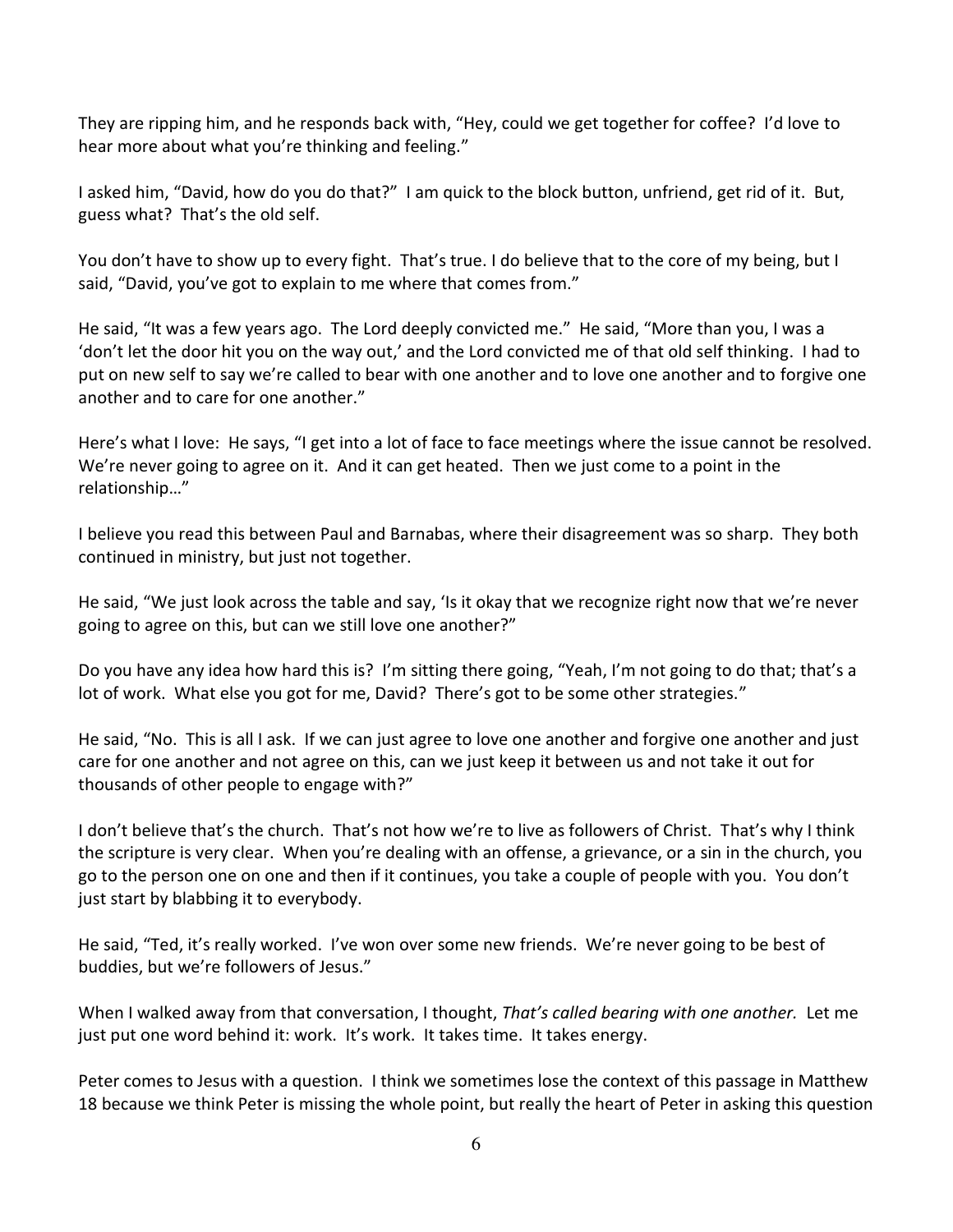is he really believes he's being generous. Because of the teachings of the Rabbis… The Rabbis taught from the Prophet Amos that you should forgive someone up to three times. So, think about what Peter is doing. He's saying, "Okay, up to three times. I'm going to double it and add one." So, he's just coming at it from a mind that says, "Lord, is this the right way?" And this is speaking to, "Is there a limit to forgiveness?"

## *[21](https://www.studylight.org/desk/?q=mt%2018:21&t1=en_niv&sr=1) Then Peter came to Jesus and asked, "Lord, how many times shall I forgive my brother or sister who sins against me? Up to seven times?"*

## *[22](https://www.studylight.org/desk/?q=mt%2018:22&t1=en_niv&sr=1) Jesus answered, "I tell you, not seven times, but seventy-seven times.*

It would be better interpreted as seventy times seven. Jesus is not giving a number so you and I will keep count. He's giving a number so we don't count. He's giving you a number to say, "No matter how many times you flip this paper, forgive as in Christ God forgave you." **Forgiveness defined is me giving up the right to hurt you for hurting me.** "I'm feeling miserable and I need you to feel miserable too."

Beth Moore wrote that book years ago. I think it's called *Out of the Pit*. I know the premise of the book. She said, "Isn't that how it is. We are in a pit and we want people to join us. And when someone starts crawling out of the pit, our first thought is, *How dare you! Who do you think you are? You think you're better than me? No, you're staying right down here with me*." That's what anger, bitterness, rage, malice, slander, brawling is. It's saying to people, "I've made myself miserable with what's going on inside of me; I'd like you join me. I'd like you to feel this too." And it ticks you off if they don't feel what you're feeling. Forgiveness is saying, "I'm giving up my right to try to make you feel the way I feel right now." When you give up that right, watch what it does for you. When you are reminded to take off the old self and put on the new self, everything changes.

Jesus says in Matthew 5… Whenever you see Jesus say this in Matthew 5 in the Sermon on the Mount, Jesus is not speaking against the Old Testament. He's speaking against the interpretation of the Jewish scholars and how they taught. *[21](https://www.studylight.org/desk/?q=mt%205:21&t1=en_niv&sr=1) "You have heard that it was said to the people long ago, 'You shall not murder, and anyone who murders will be subject to judgment.' [22](https://www.studylight.org/desk/?q=mt%205:22&t1=en_niv&sr=1) But I tell you that anyone who is angry with a brother or sister will be subject to judgment."* Again, Jesus goes right to the heart saying, "You can pat yourself on the back for not being a murderer, but let me tell you where murder comes from." It comes from the heart and he is passionate about the heart, your heart and my heart.

*Again, anyone who says to a brother or sister, 'Raca…'* I love that because that means "empty head." Isn't that one of the greatest… We don't use that term today. We're not going after somebody in a fight saying, "You empty head!" That just doesn't fit with how we do fights in our culture, but in that day, this was going to the core of a person. This was a word of great contempt. We would eyeroll at somebody when we just don't care to even hear their name mentioned. *…is answerable to the court. And anyone who says, 'You fool!' will be in danger of the fire of hell.* Again, it's not that if you call someone a name you're going to hell. The idea here is in Jerusalem, in that day, it's where they put the garbage when they threw it out. This is where your relationship is headed. It doesn't mean a believer loses their salvation when they're dealing with this.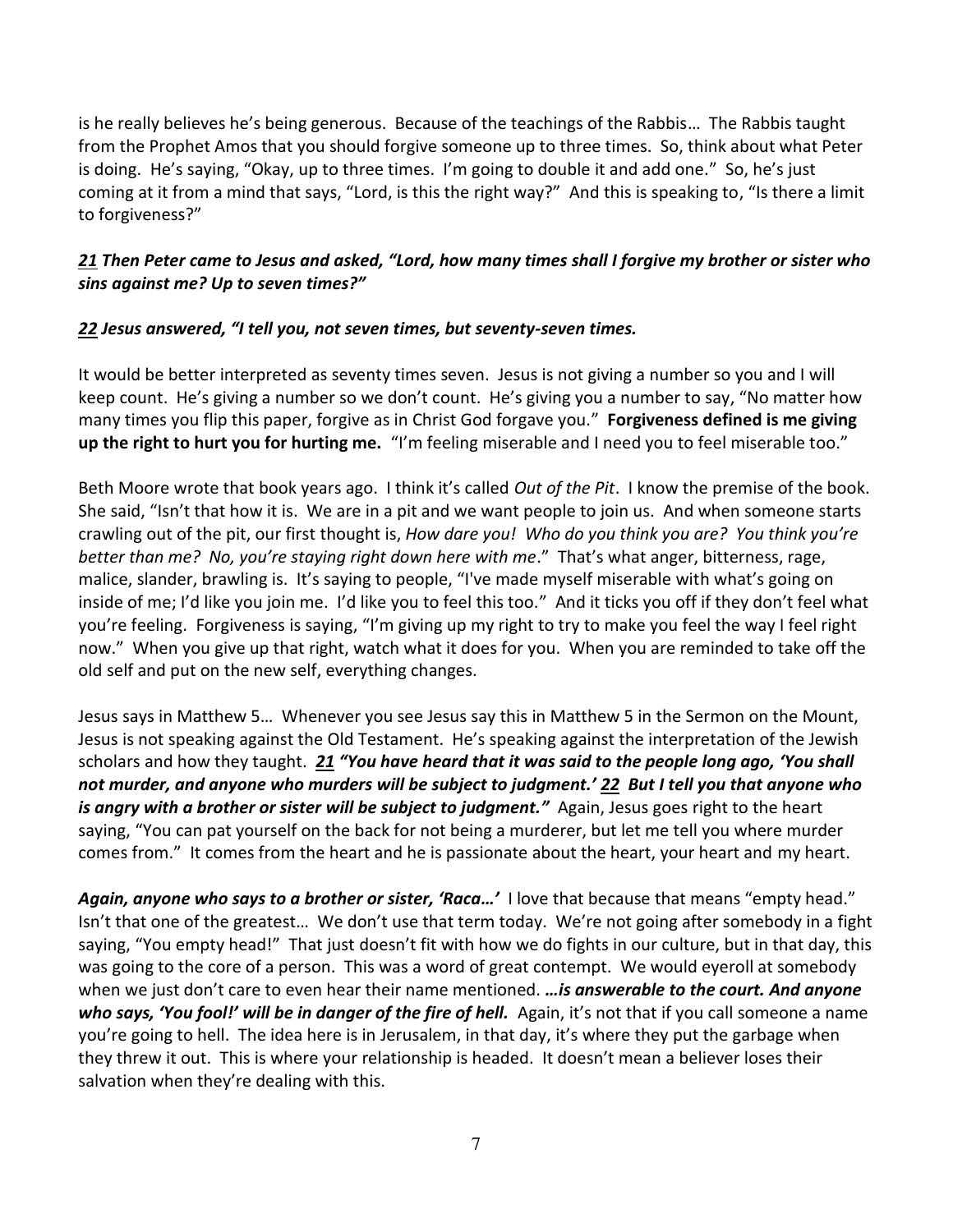It goes on to say, *[23](https://www.studylight.org/desk/?q=mt%205:23&t1=en_niv&sr=1) "Therefore…* Every time we see therefore in scripture it means we're coming out of teaching and the principle and we're going into the practical way to handle this, like real life application on how you and I should handle putting off the old self and putting on the new self, getting rid of bitterness, anger, rage and taking on bearing with one another, loving one another, forgiving one another, being compassionate to one another at the cross where we have been forgiven by God. …*if you are offering your gift at the altar and there remember that your brother or sister has something against you…* This text is implying it can be one of both sides of that coin we talked about. You can be the innocent one or the offender. Either way, if there is brokenness in a relationship that you're thinking about right now, *[24](https://www.studylight.org/desk/?q=mt%205:24&t1=en_niv&sr=1) leave your gift there in front of the altar. First go and be reconciled to them…* Again, reconciliation is about relationships. Resolution is about issues. Don't go resolve the issue, be reconciled, heart to heart in relationship with the one that has an offense against you. *…then come and offer your gift.*

So, when should I go and do this? Here's what I would encourage you to do this morning. We say this almost every time we talk about forgiveness. At this next point, if you need to get up and leave to go be reconciled to someone, this is one of those services where we encourage you to leave early. We encourage you to stand up and walk out that door and if you can get face to face, get in your car and go to that brother or sister and be reconciled.

We're preparing to take the Lord's Supper today. And as our hearts are moving toward the Lord's Supper right now, my encouragement to you is to begin to think about who you need to be reconciled with. Here's the bottom line of what Jesus is saying. Stop what you're doing and go to the person. Get face to face if you can. If you can't, leave and make a phone call. If you can't get face to face or make a phone call, write a letter. I hope you see that email and text is way down at the bottom of the list because in email and text and even in letters, unless you're a great letter writer, you're going to struggle. You can't communicate that body language in that phone call or text. You want them to see your heart for a reconciled relationship. Do it now. Leave. Leave this service.

You're like, "Well we're in America and this the  $21^{st}$  Century. We finish the service, go to lunch, and maybe around 2:00…" You American Christian, leave. Stop your act of worship now and go be reconciled to your brother or sister. Or you can stay if your sitting next to the person you need to be reconciled to. You can stay, and you can tune me out for the rest of the morning. You can lean over and seek reconciliation right now with a child, with a parent, with a spouse.

Let me tell you, I've pastored here long enough to know there should be a lot of little conversations going on right now. Again, your like, "No, after lunch."

If you are a follower of Jesus, we take the life and teachings of Jesus to heart every single time. We have to stop reading passages like "stop what you're doing and go be reconciled to that person" and then doing nothing with it. Why don't we take it literally? Leave. Go be reconciled.

It goes on to say, *[25](https://www.studylight.org/desk/?q=mt%205:25&t1=en_niv&sr=1) "Settle matters quickly with your adversary who is taking you to court."* Don't wait. We've had services like this over the last 16 years and I love the stories I'll start hearing tonight of people saying, "I got up and I went to another church where I had a problem with so and so." "I got up, I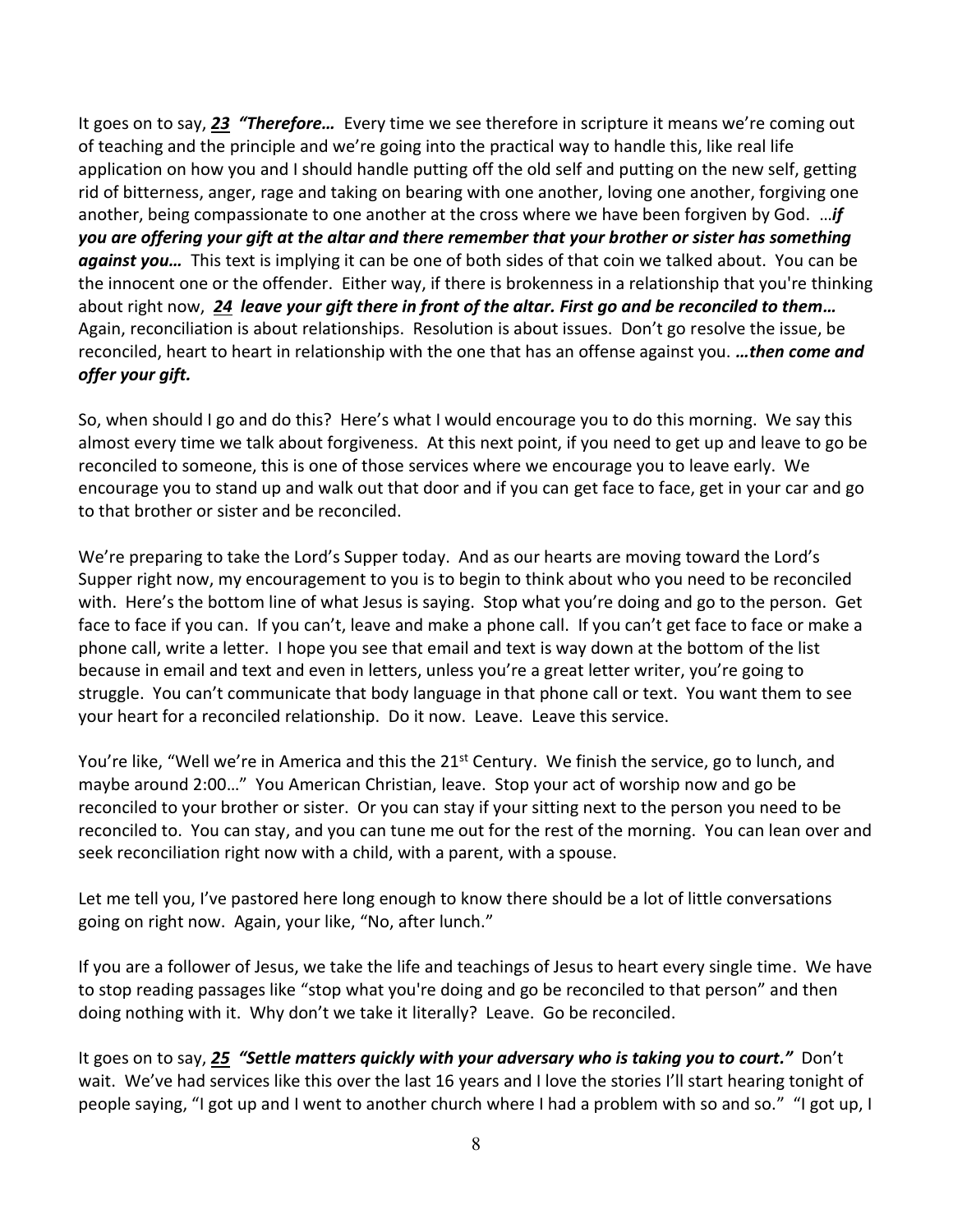left, and I found my ex-wife and I said, 'Today I discovered the reason why I hate you so much.'" It's there that he's able to tell her it's because he has not received the forgiveness that has been extended to him. "Today, I am forgiven and that hatred against you had nothing to do with you; it was in me. And I'm going to ask you to forgive me for everything I've ever said to you and everything I've ever done wrong to you."

We hear these stories all the time. Don't wait. If you wait until 2:00, it's going to be lessor. I say lessor, but you're going have more of an ability to turn around. But if the Holy Spirit is calling you by name, go find your ex-wife and seek her forgiveness. Go find your ex-husband and quit being stubborn and ask for his forgiveness. You're like, "You don't know him." I don't need to know him. I'm not saying your relationship will absolutely be reconciled because he might not receive it. He may slam the door in your face. She may slam the door in your faith… in your face, but you… Maybe that was right: slam the door in your faith. Maybe she will. Maybe he will. But, I just want to encourage you. You make every attempt. There are adult children in here that need to leave this very minute and go call Mom or Dad. You've been stubborn with your parents and you need to seek their forgiveness. It doesn't matter what they've done. I'm asking you… Don't write down their offenses, write down yours.

Isn't it funny how we can listen to a message like this and think about all the people who hurt us and then when it turns to all the people we've hurt, you're like, "I'm not turning the page on that one." Go and be reconciled. Take yourself out of prison. Your ex-husband has moved on. Your ex-wife has moved on. Your co-worker, your boss, whoever it is that you're unreconciled with, they've moved on, but you haven't. Go, *"Settle matters quickly with your adversary who is taking you to court. Do it while you are still together on the way, or your adversary…* Now, watch how this progresses. *…may hand you over to the judge, and the judge may hand you over to the officer, and you may be thrown into prison. [26](https://www.studylight.org/desk/?q=mt%205:26&t1=en_niv&sr=1) Truly I tell you, you will not get out until you have paid the last penny."* In other words, unreconciled relationships do not get better over time. We think that if we just let it go, there'll be a moment we'll forget what we were fighting about, and we'll be back in harmony together. It doesn't work that way. Go now and settle matters quickly.

"Ted, if I leave right now and I go to be reconciled with someone I hate, where does it start?" It starts with **listening for feelings, not opinions.** Don't go get hysterical and historical in a reconciliation meeting. You don't need to bring up every single thing they have done, and I would even argue that before you even get into the list of everything you've done, just start with, "Here's my heart: I don't want to hate you anymore."

I was at an event… I'll never forget this lady that came up to me at a marriage retreat in Florida and she goes, "I didn't want to be here."

I'm like, "Well, glad you're here."

She goes, "Sitting through a bunch of marriage talks all weekend. And then last night when you prayed, it was the only good thing you said."

I'm like, "Okay, what did I say?"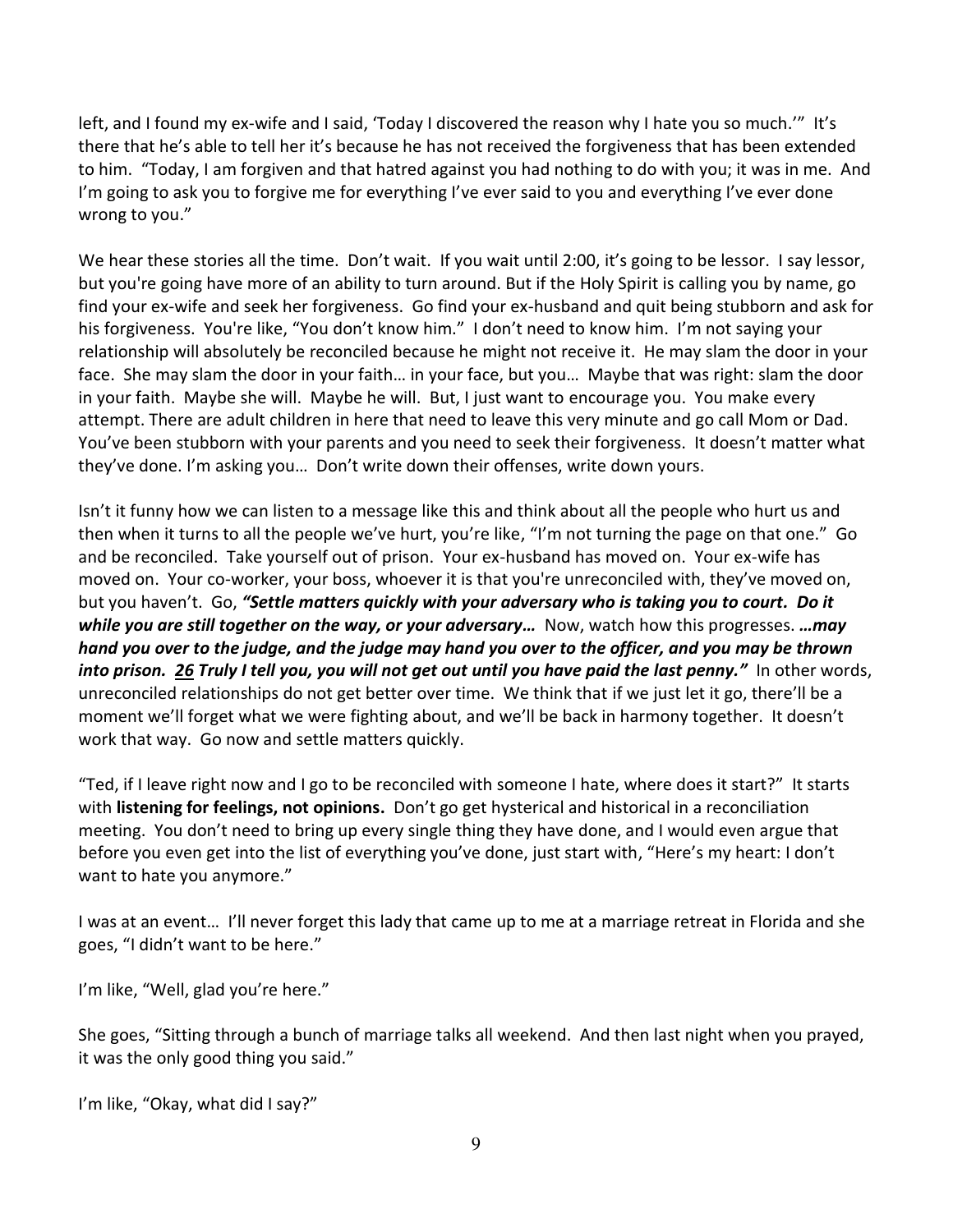She goes, "You prayed something that's what I think about almost every single day."

I go, "What was that?"

She goes, "This is my prayer to the Lord every day, 'Lord, you know how much I hate him (talking about her ex-husband) and I hope you kill him today.'"

Do you know what that's called? Bitterness, rage, slander, I'd put it in the brawling category, and every form of malice. And there she stood next to her new husband.

I'm like, "Bro, you better sleep with one eye open." I told him the same thing I was taught years ago, "This is eventually going to come out on you. That's how anger works. You never bury it dead; you always bury it alive. She could end up hating you worse than this guy she wants to see dead."

I always love new people to our church going, "We should probably find a church with a pastor who is ordained. I don't think he's ordained."

I am ordained. I don't know if it's still good, but it was good 20 years ago when I got it.

**Listen for feeling, not opinions**. Please don't go into a reconciliation meeting to be right.

**Craft a good apology without creating new offenses**. Do this before you go. And where does that start? It starts at the foot of the cross. You've been forgiven. You can start listing the sins that God has forgiven in you and now you can go and seek reconciliation. But, do it without creating new offenses. How many of you have ever apologized to someone and you created three more things you needed to apologize for?

When Amy and I were first married… In the early part of our marriage, I struggled with this for like the first 18 to 19 years. I would come with these quick little words that we think are good words, right? The words are "I'm sorry." It was my tone and my body language, but I would throw "I'm sorry" out there to end the conflict. I would throw "I'm sorry" out there to just be done with it and act like it didn't happen and move on…

There are two ways to know my "I'm sorry" is worthless. The first one is I have this… You will never need to put me on a polygraph machine because I have one built into my body. You're thinking the Holy Spirit. Yes, but it's also a nerve that runs from my stomach up to my lower lip. When I'm speaking from a place of truth and this is the real me, this is my heart… We just talked about focusing on the heart and not the issue and relationship. When I'm speaking from that place, my lower lip quivers and I can't control it. I hate it. If I say "I'm sorry" without a lower lip quiver, that's my way of knowing this means nothing. That's for me.

Then the second way I know my "I'm sorry" isn't working is when Amy simply asks "For what?"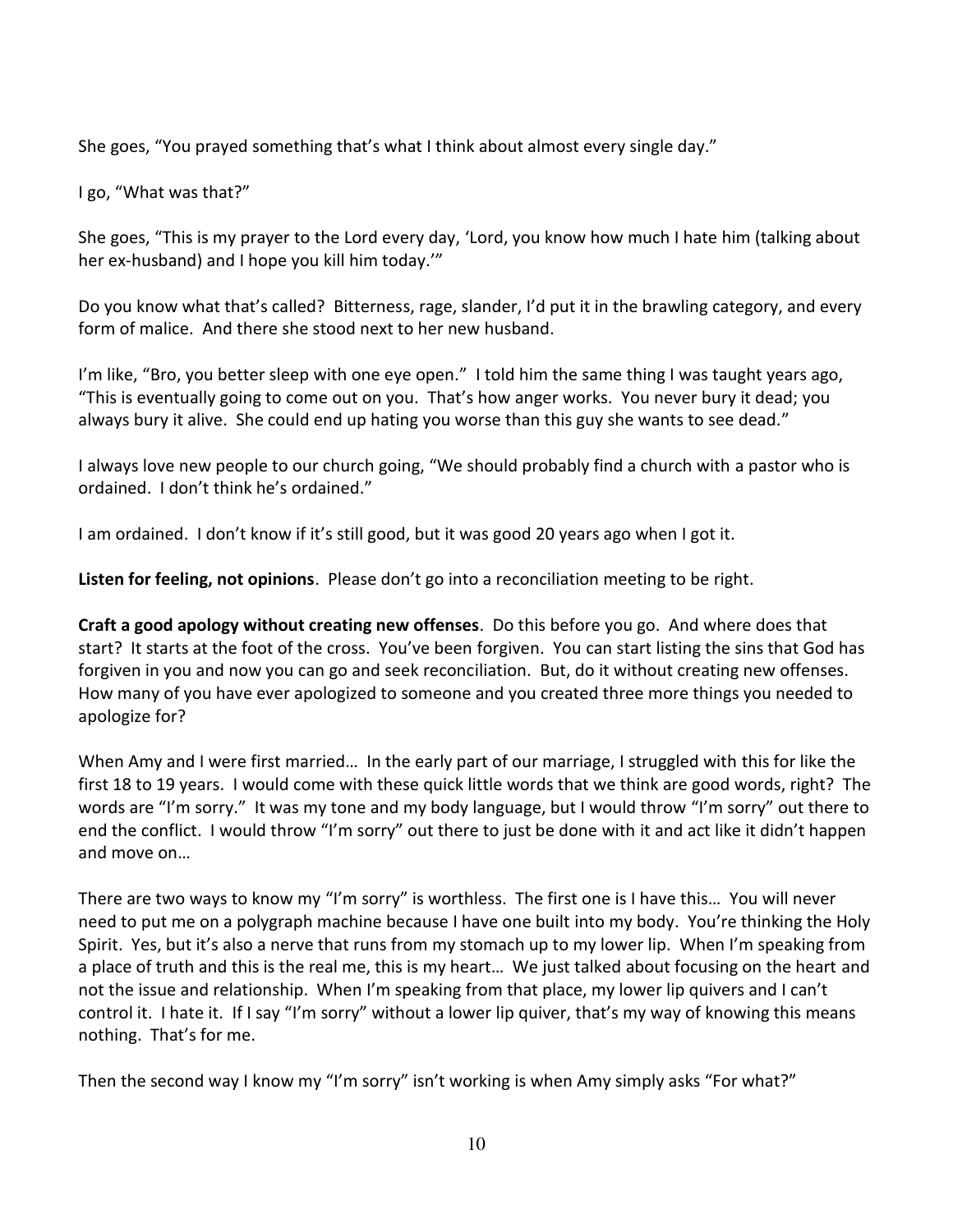"I didn't get that far in the planning process. I don't have the exact words because…" This was early on. That was Amy's way of saying, "I know you're apologizing, but just give me the reason. What did you do?"

The only apology you ever need to make… There are only two apologies. "I'm sorry for what I said." And "I'm sorry for what I did." You only need to apologize for what you say and do. Your part of the offense, your part of the grievance is what you're apologizing for, not the feelings of others.

To close out our time, let's focus on five bad apologies. I've used them all and so have you.

**1. "I'm sorry you feel that way**." That's the world's worst apology. You never need to apologize for another person's feelings because you're not responsible for them. You're responsible for your words and actions that flow from your heart. Apologize for what you say and for what you do. What that's saying is, "Your feelings don't matter." When you apologize when you have caused an offense or grievance, you are saying, "You matter to me and that includes your feelings matter to me. I am sorry I hurt you. Would you forgive me for…"

**2. "If I offended you, I'm sorry."** Do you know what this is saying? "You shouldn't have been offended at that."

**3. "If I hurt you, I'm sorry."** "That's crazy." "No, you took that wrong. That's not at all what I meant." Which leads to the fourth apology.

**4. "I'm sorry you took it that way."** "That's not what I intended." The problem is the words "I'm sorry," said in a way… Your spouse, your friend, your parent, your child, they're reading your body language, they're hearing your tone and your saying, "I'm sorry you took it that way. You shouldn't have taken it that way. That's not how it was intended." Then the next one sounds about the same, but it says something completely different.

**5. "I'm sorry I said it that way."** What are we saying? "What I told you was truth and you needed to hear it, but maybe my tone wasn't right." If *probably* and *maybe* are ever in your apology, it's not a good apology. "Well, I probably could have said it better." No, you *could* have said it better. "I maybe…" No, that's just dismissive.

Ask for forgiveness. "I'm sorry I said… Will you forgive me?" You've got to follow up with that question. Sometimes in reconciliation we forget to ask for the forgiveness. We give the apology, but then follow it with "Will you forgive me?"

**Ask for forgiveness, but don't demand it**. You're making every effort, but you're allowing that person to process it. For you, you have time to think it through, you've have time to process it. You're on your way. You've taken it to the foot of the cross. Your heart is there. You're ready to go. But, they may need some time with it. Don't, with your apology, try to manipulate or control or change the other person.